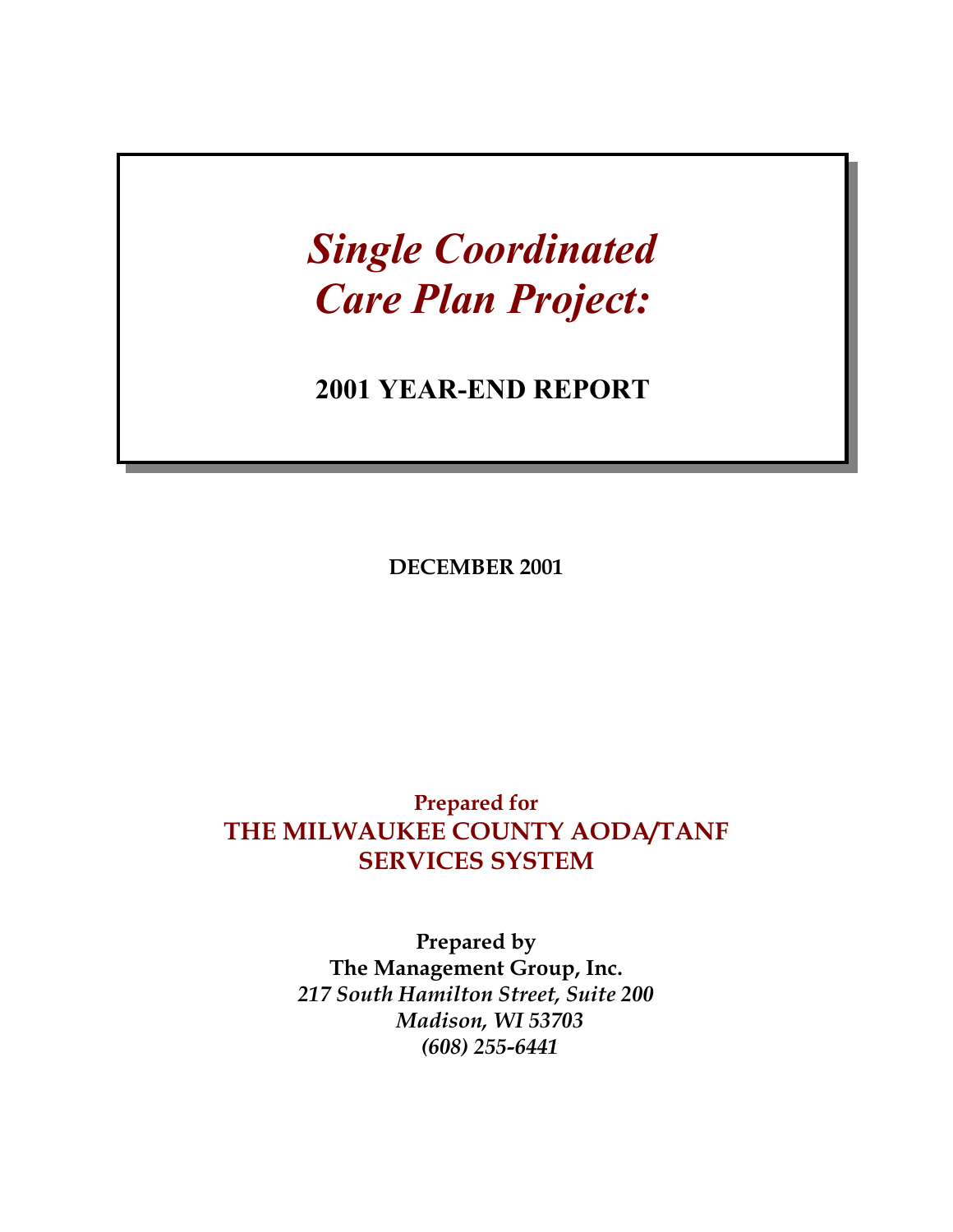#### **TABLE OF CONTENTS**

#### **Appendices**

*NOTE: The report in PDF format does not include the appendices. Specific appendices are available from TMG upon request.* 

- Appendix  $A -$ Consumer Barriers Identified in Milwaukee Family Services Initiative
- Appendix  $B SCCP$  Committee Membership
- Appendix  $C SCCP$  Committee Meeting Agendas
- $\blacksquare$  Appendix D System Processes and Flowcharts
- Appendix  $E SCCP$  Preliminary Monitoring Results
- Appendix  $F SCCP$  Contact List
- Appendix  $G SCCP$  Description for Systems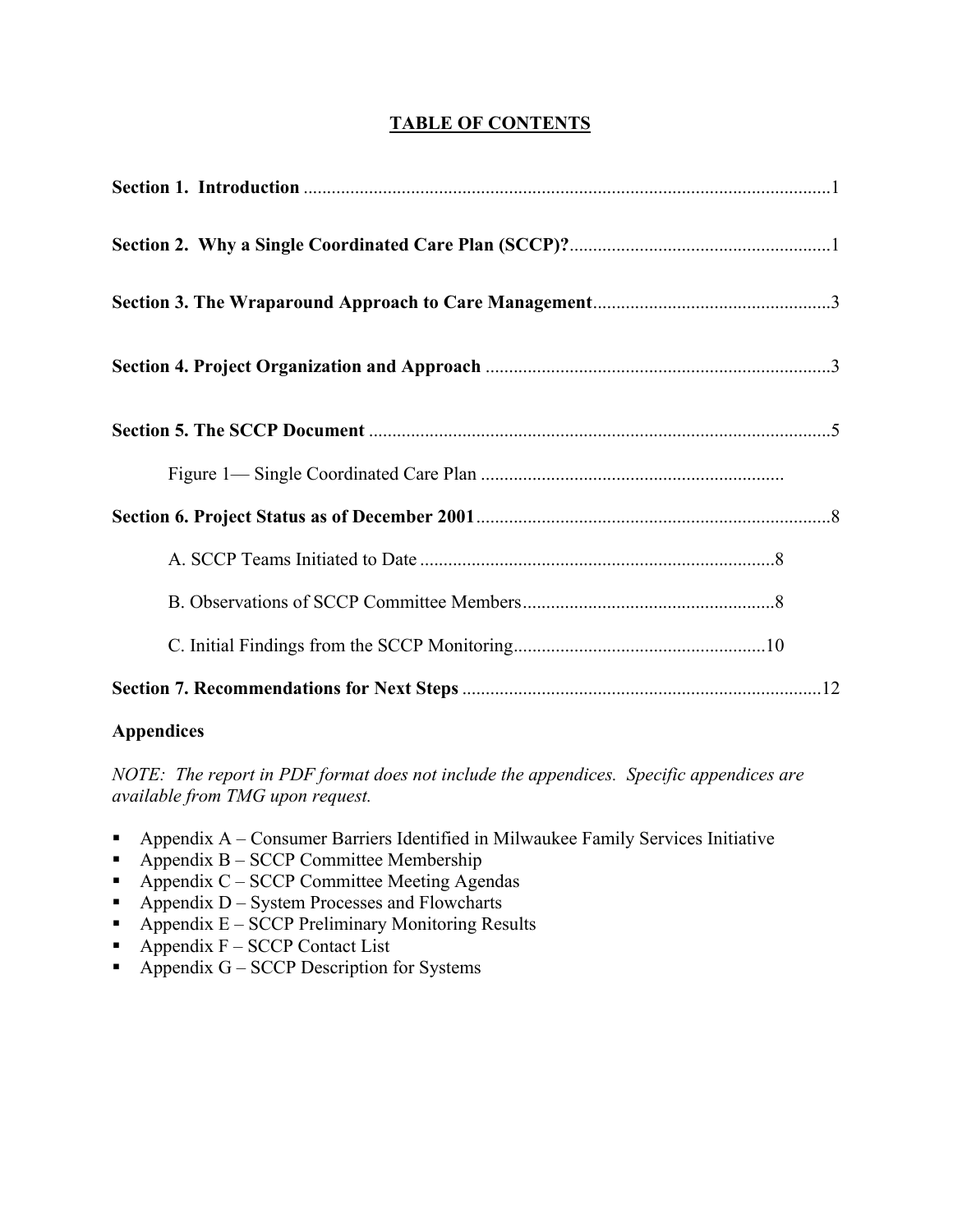#### **SINGLE COORDINATED CARE PLAN PROJECT 2001 YEAR-END REPORT**

#### **Section 1. Introduction**

In 2001, the Milwaukee Department of Human Service's AODA/TANF Services System initiated the Single Coordinated Care Plan (SCCP) Project. The objective of the SCCP project is to develop a single coordinated care plan for consumers who are involved in multiple service systems, including AODA, W-2, Child Welfare, Corrections, and Mental Health. In order to better coordinate services from each of these agencies, the Milwaukee AODA/TANF Services System is working with representatives of these and others agencies to develop a consumercentered care plan that synthesizes the goals of each system with which the consumer is involved.

The SCCP Project is an outgrowth of the Milwaukee Family Services Coordination Initiative, a major initiative involving the State of Wisconsin, Milwaukee County, consumers, and representatives of Milwaukee-area service systems. The Initiative identified barriers to positive outcomes for women who are involved in multiple systems and developed recommendations for addressing those barriers. A major recommendation stemming from the Initiative was that there be *a single, coordinated care plan* for consumers with multi-system involvement. The Community Partnership Group report, prepared as part of the Initiative, described the single coordinated care plan as follows:

"The plan should be strength-based, and should take into account the needs of the consumer and her family. It should build on natural supports that the consumer has through family, neighbors, the faith community, or other sources. It should be developed with the active participation of the consumer, key people in the consumer's life, and representatives of all systems with which the consumer is involved. It should be reflective of the core values associated with this initiative."

The Milwaukee AODA/TANF Services System retained The Management Group, Inc. (TMG) to provide facilitation and project management services for this project. A SCCP committee, with representation from consumers, systems, and community organizations, was established to carry out the project.

#### **Section 2. Why a Single Coordinated Care Plan (SCCP)?**

The identified need for a SCCP can be traced to the Milwaukee Family Services Coordination Initiative, which took place between October 1999 and September 2000. The Initiative's Community Partnership Group (CPG) was asked to identify barriers encountered by consumers who are involved in multiple systems, and to recommend approaches for resolving those barriers. The CPG carried out an intensive barrier identification process, focusing on barriers from the perspective of consumers, systems, and funding.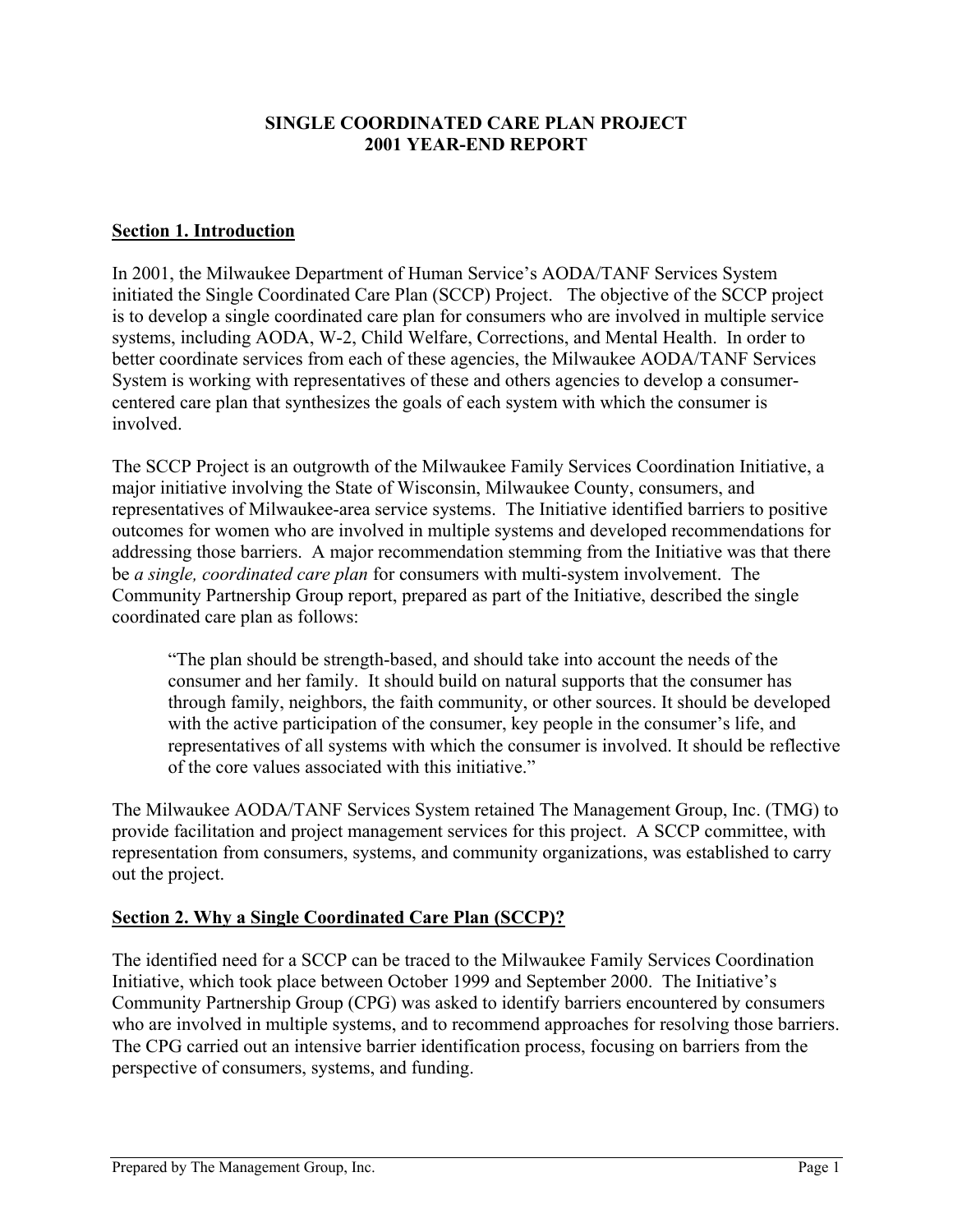The CPG identified the following major barrier categories:

**Barrier category #1:** *Consumers are involved in multiple systems, each with separate goals, timelines and expectations. Systems often do not coordinate and communicate with one another. Consumers are subject to multiple, conflicting requirements.*

**Barrier category #2***: Systems lack consumer focus. Consumers are often viewed as recipients of discrete services, rather than as whole people with families, needs and preferences, who have strengths and natural supports upon which they can build. There is lack of trust and understanding between consumers and the systems staff with whom they interact. Lack of consumer focus results in fragmented, inappropriate service plans and service delivery that does not effectively address consumer needs or build upon consumer strengths.* 

**Barrier category #3:** *The approach to services for this population sometimes reflects societal stigmas towards people with mental health and substance abuse issues. There is a lack of knowledge and sensitivity about the needs of these families and how best to meet those needs.*

**Barrier category #4:** *The assessment and treatment system is not designed to adequately meet the needs of women who have complex mental health and substance abuse issues. Assessment may be inadequate, and referrals may be to services that are not designed to meet the consumer's needs. Since treatment duration is determined by funding streams rather than consumer needs, treatment often does not last long enough. There is little or no post-treatment follow-up.* 

**Barrier category #5:** *Funding source structure and administration do not support consumer focus and achievement of outcomes.* 

Barrier categories #1 and #2 are particularly relevant to the need for a single coordinated care plan. The detailed descriptions of these barriers, from the CPG Report, are included in Appendix A.

In developing recommendations to address these barriers and concerns, Initiative participants assigned high priority to developing a Single Coordinated Care Plan and process. They expressed the belief that the SCCP "would assure that the consumer, her family and natural supports are at the center of care plan development, and that all service providers also participate in care planning and use of a single coordinated care plan. It would help assure a comprehensive plan that builds on the strengths of the consumer and her family and addresses their needs in a coordinated manner."

Under the Milwaukee Family Services Coordination Initiative, Wraparound Milwaukee piloted development of single coordinated care plans using the Wraparound approach. From October 1999 through September 2000, Wraparound worked with approximately 34 families who were involved in the W-2, Safety Services, and AODA/MH systems. Five Wraparound facilitators coordinated development of the care plan through a consumer-directed process involving service providers, family, and informal supports. An evaluation of the Milwaukee Family Service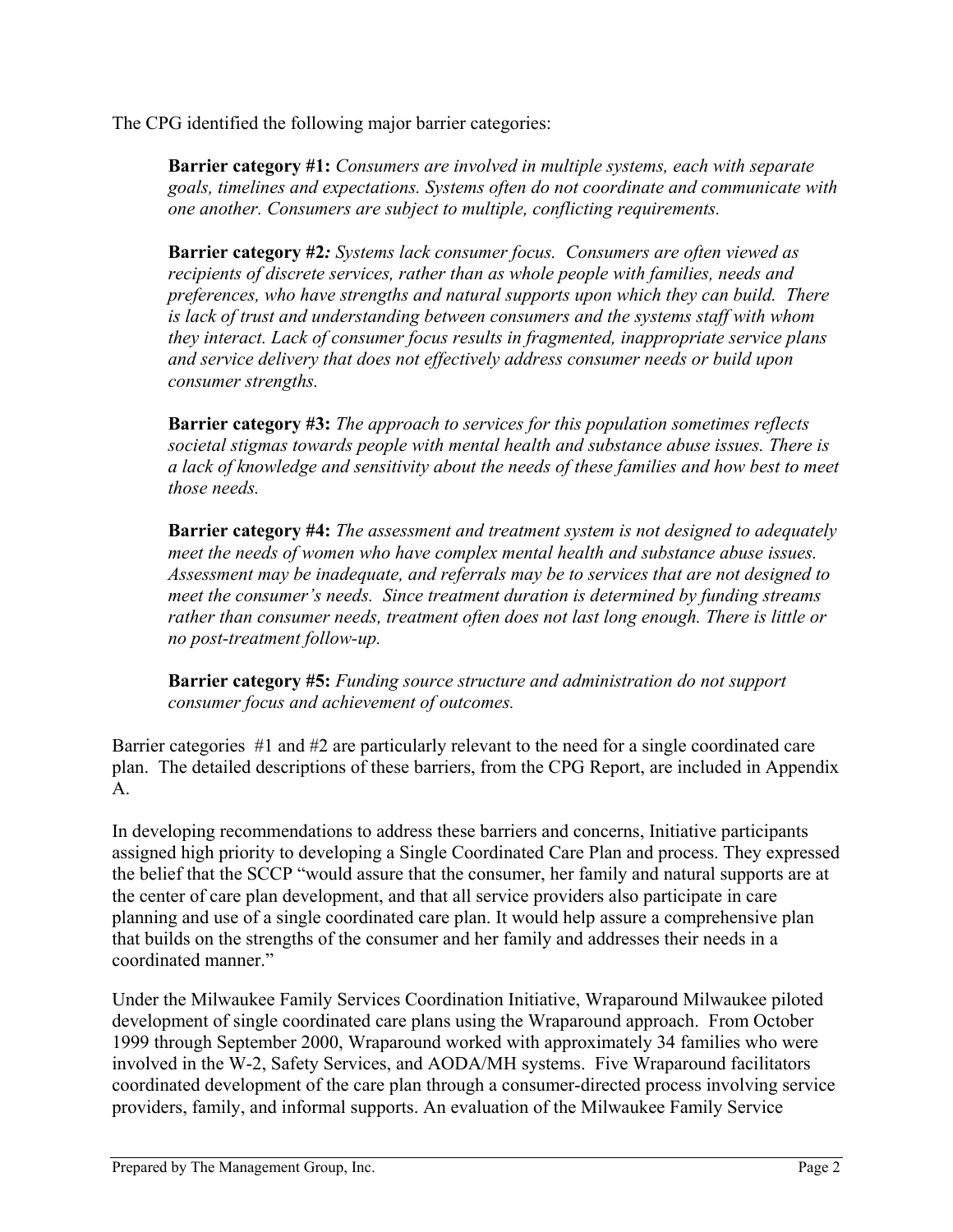Coordination Initiative identified initial positive results from the Wraparound pilot (Barbara Goldberg, December 2000). Also as part of the Initiative, Wraparound Milwaukee provided training for service providers on the Wraparound approach to development of single coordinated care plans.

#### **Section 3. The Wraparound approach to care management**

The SCCP builds on the Wraparound approach to care management. Wraparound is a process to build more effective support for children and families. Within the Wraparound process there are a number of key elements that will help a community and its providers develop a needs-based support process for families. The key elements are:

- Building family driven teams.
- Discovering and building on strengths and assets.
- Determining the needs of the family.
- Building and implementing a strengths-based plan.
- Celebrating success and ensuring unconditional care.

These elements are not foreign to systems, but the level and intensity of their implementation vary widely from setting to setting. The goal of Wraparound efforts is the delivery of care that utilizes these elements to their utmost.

#### **Section 4. Project organization and approach**

The SCCP committee met approximately monthly throughout 2001. Committee membership included representatives of:

- Consumers
- AODA providers
- Child Welfare agencies
- W-2 agencies
- Milwaukee County Economic Support
- Department of Corrections
- Medicaid HMOs
- Mental Health
- Community organizations
- Wraparound Milwaukee

The detailed membership list is included in Appendix B, and meeting agendas are included in Appendix C.

In addition to the full SCCP Committee, a Consumer Subcommittee was established. Consumer members of the SCCP Committee met to discuss issues before the full committee and develop recommendations. The Consumer Subcommittee also has done follow-up interviews of consumer participants in the Single Coordinated Care Plan process.

The Committee's approach involved five phases: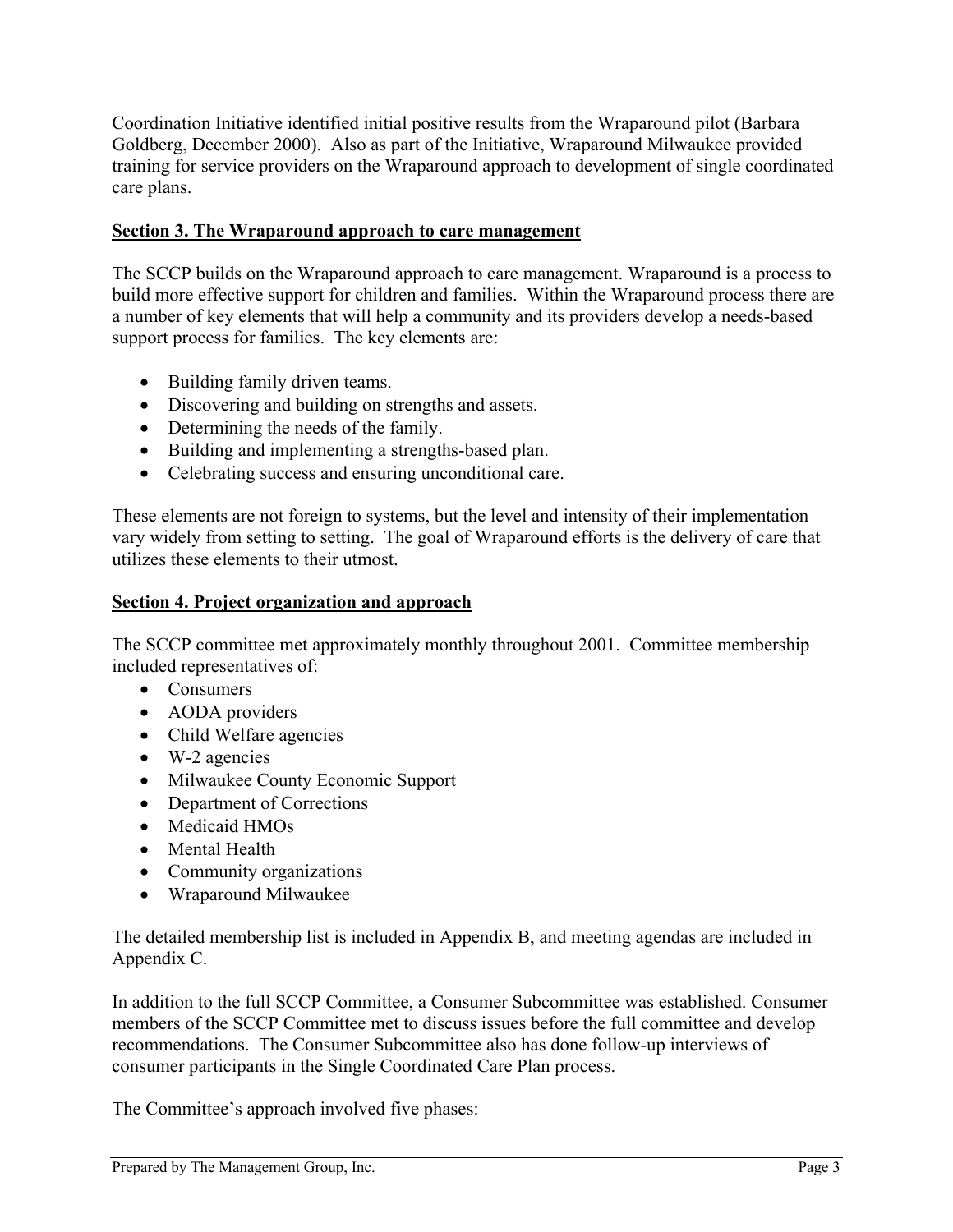- 1. Systems education. To assure that the SCCP plan and process works for all involved, its development should reflect an understanding of all the systems that will be participating. The following systems presented their goals, requirements, and processes to the committee: AODA, W-2, Economic Support, Corrections, Child Welfare, Medicaid HMOs, and Wraparound Milwaukee. Systems process descriptions and flowcharts were prepared. (See Appendix D)
- 2. Development of the care plan document. Much of the Committee's work involved development of a care plan document and related instructions. Developing a plan that accommodated the needs of all participants required considerable discussion about the goals of the process, the Wraparound approach, and the requirements of consumers and individual systems. The care plan document is described in detail in Section 5 of this report
- 3. Testing of the care plan document. The four primary providers under the Milwaukee AODA/TANF Services System—the Milwaukee Women's Center, MetaHouse, Horizons, and UCC—volunteered to test the SCCP document and process. Wraparound Milwaukee trained facilitators from each of these agencies. The agencies have initiated use of the SCCP or are planning to initiate its use soon.
- 4. SCCP monitoring. TMG is monitoring Wraparound teams at each of the 4 participating agencies. The monitoring examines process-related aspects of Single Coordinated Care Planning, with the goal of developing recommendations for best practices that will assure ongoing participation in consumer-centered, coordinated care planning by all systems involved.
	- Monitoring focuses on the following 5 areas
		- The SCCP Document—Is it complete, useful and well organized?
		- $\blacksquare$  Meeting Scheduling and Notification
		- Staff availability
		- **Training**
		- Usefulness of the planning session
	- Note that the monitoring process does not measure outcomes or results for consumers who participate in the SCCP. Instead, it focuses on assuring that the Single Coordinated Care Plan Document works with the Wraparound process and functions as a useful tool for participating agencies and consumers.
- 5. Recommendations development. The Committee is using monitoring findings to generate practical recommendations for supporting the continuation of coordinated care planning.

The Committee's recommendations based on initial monitoring findings are included in Section 7 of this report.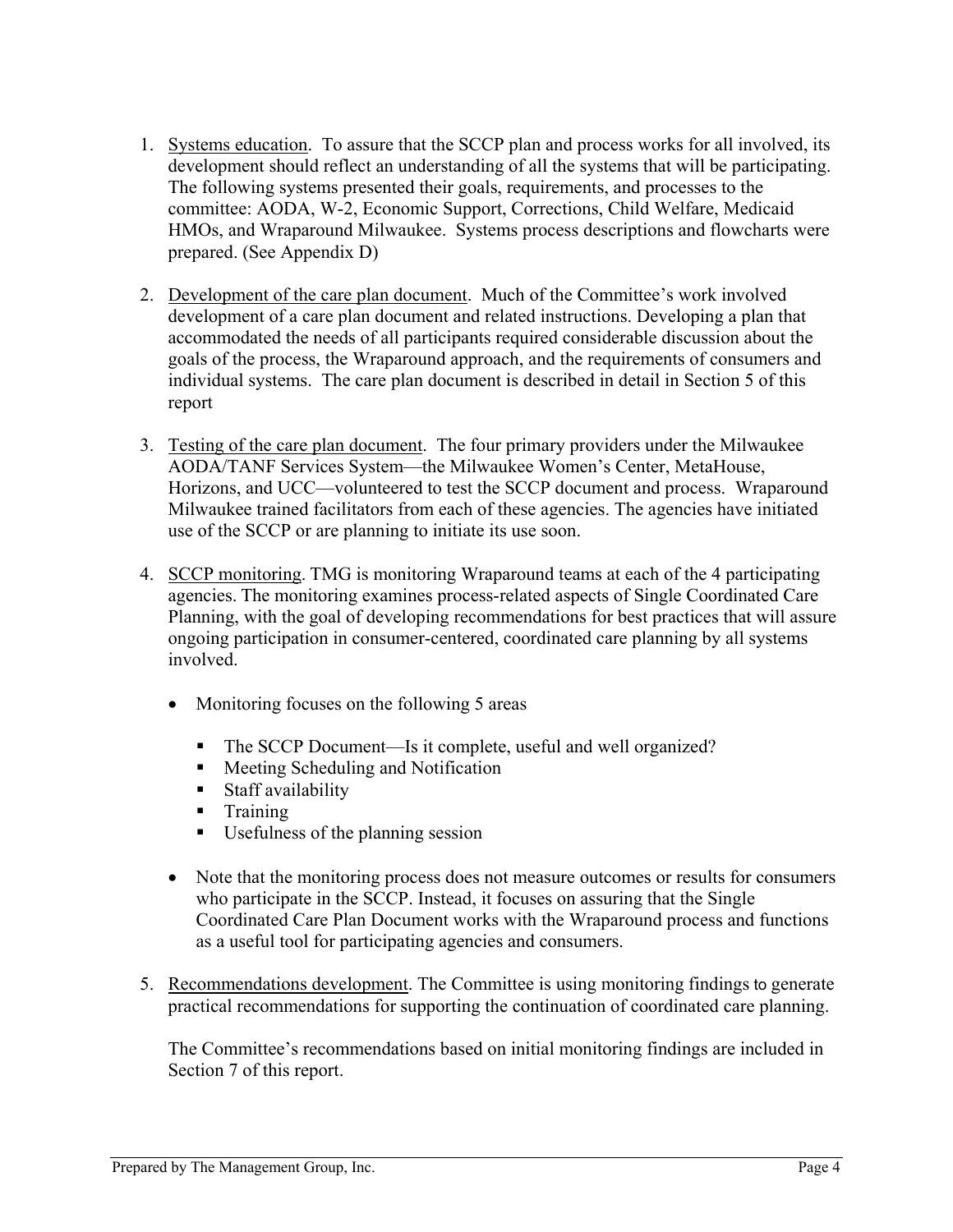#### **Section 5. The SCCP Document**

The SCCP Committee has developed a Single Coordinated Care Plan form, shown in Figure 1. During the project year, the committee developed and tested several alternative versions of the form. The recommended version includes essential information, is consistent with the Wraparound approach to care management, and is designed to be easy to fill out and read. The form includes the following major components:

- Consumer identification and key dates
- Consumer Vision
- Functional Strengths of the Consumer
- Consumer Needs
- Strategies for Meeting Needs, including
	- $\checkmark$  Hours per week
	- $\checkmark$  Who
	- $\checkmark$  Where
	- $\checkmark$  When
	- $\checkmark$  Funding Source
	- $\checkmark$  Progress Accomplished
	- $\checkmark$  Date
- Notes
- Follow-up meeting date
- Signature Page
- Domains

Each of these components plays an important role in maintaining a strengths-based, personcentered model of care planning. Following is a brief description of the information that should be included under each component:

*Consumer identification and key dates –* This includes the consumer's name; the facilitator's name; the date that the consumer started services in the agency initiating the SCCP process; the date of the initial plan; and the date of the most recent plan revision.

*Consumer Vision* – Found on every page, the consumer vision is the driving force behind the SCCP. This section describes the consumer's vision of how she wants her life to be. The vision statement does not have to be detailed, but it should reflect the consumer's actual words. Typically the statement will be one or two sentences in length. For example, a consumer's vision may be: "To have a happy, sober, and safe home with my children."

*Functional Strengths of the Consumer* – This section provides concrete examples of the consumer's skills, talents, positive relationships, and strong personal qualities. These strengths should be identified by the consumer and his or her team members during the initial care planning session. Strengths can include things such as being well organized, having strong selfadvocacy skills, maintaining strong family connections, possessing a high school diploma, having work experience, or maintaining employment. It is also appropriate to include strengths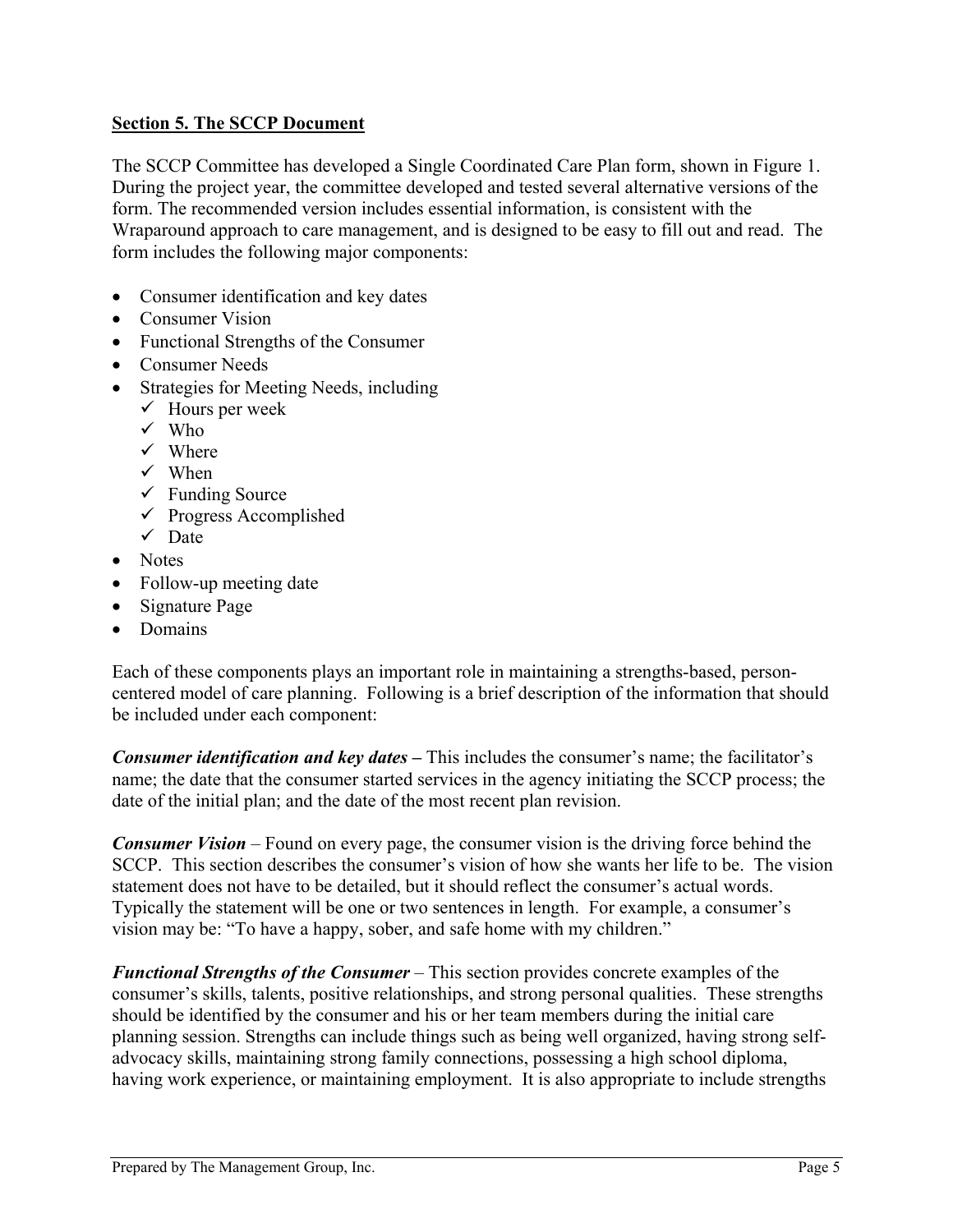of the consumer's family and community. These may have implications for the consumer's vision and for the strategies used to meet his or her needs.

*Consumer Needs* – This section of the care plan describes the areas in which the consumer needs assistance. With input from her team members, the consumer identifies a range of needed support, such as finding affordable housing, childcare, and transportation, managing finances, securing a job, meeting requirements from W2, Child Welfare, Corrections, and other systems, and attending AODA treatment programs. Consumer needs should not be confused with strategies. For example, "Learn how to deal patiently with my children" is a need, while "Attend parenting classes" is a strategy to meet that need.

*Strategies to Meet Consumer Needs* – Central to the care plan, this section provides a description of the creative strategies the team develops to assist the consumer in meeting his or her needs. By drawing first from the consumer's strengths and his or her natural supports, and then from services and support from the systems involved in the consumer's life, a comprehensive list of strategies is created to help the consumer move toward self-sufficiency.

The list of strategies, like the consumer's needs, will evolve from meeting to meeting as the consumer gains new strengths and tools to manage his or her life. It is expected that this list will change and that some services and supports will be utilized for short periods of time, while others will be relied on for longer stretches. Strategies should address needs that the consumer has identified. These needs may fall outside traditional services provided by systems represented on the consumer's team, but it is the team's responsibility to problem-solve and brainstorm ways to meet these needs.

If systems have specific requirements that the consumer must meet (for example, court-ordered conditions for regaining child custody or work requirements under W-2), these specific requirements should be included as strategies in the SCCP. Note that there will not necessarily be a strategy for every identified need. The team many decide to prioritize certain critical needs and focus initially on strategies for meeting those needs.

Strategies entered in the plan include several components:

- *Strategy or plan of action* describe the specific activity to occur
- *Hr/week* identify the estimated time required to complete the activity. This information is particularly important for W-2 participants, who must meet minimum requirements for workrelated activities.
- *Who* identify the person responsible for completing the activity. Sometimes team members other than the consumer will be responsible for completing certain activities.
- *Where* describe where the activity will occur
- *When* describe when the activity will be started
- *Funding Source*  identify the agency that will pay for the service or support
- *Progress/Accomplished and Date*  completed at follow-up meetings, these boxes are used to indicate whether and when a particular strategy has been accomplished.
- *Notes and Follow-up Meeting Date the notes section should include information not* contained in the strengths, needs, or strategies section of the plan, such as team dynamics and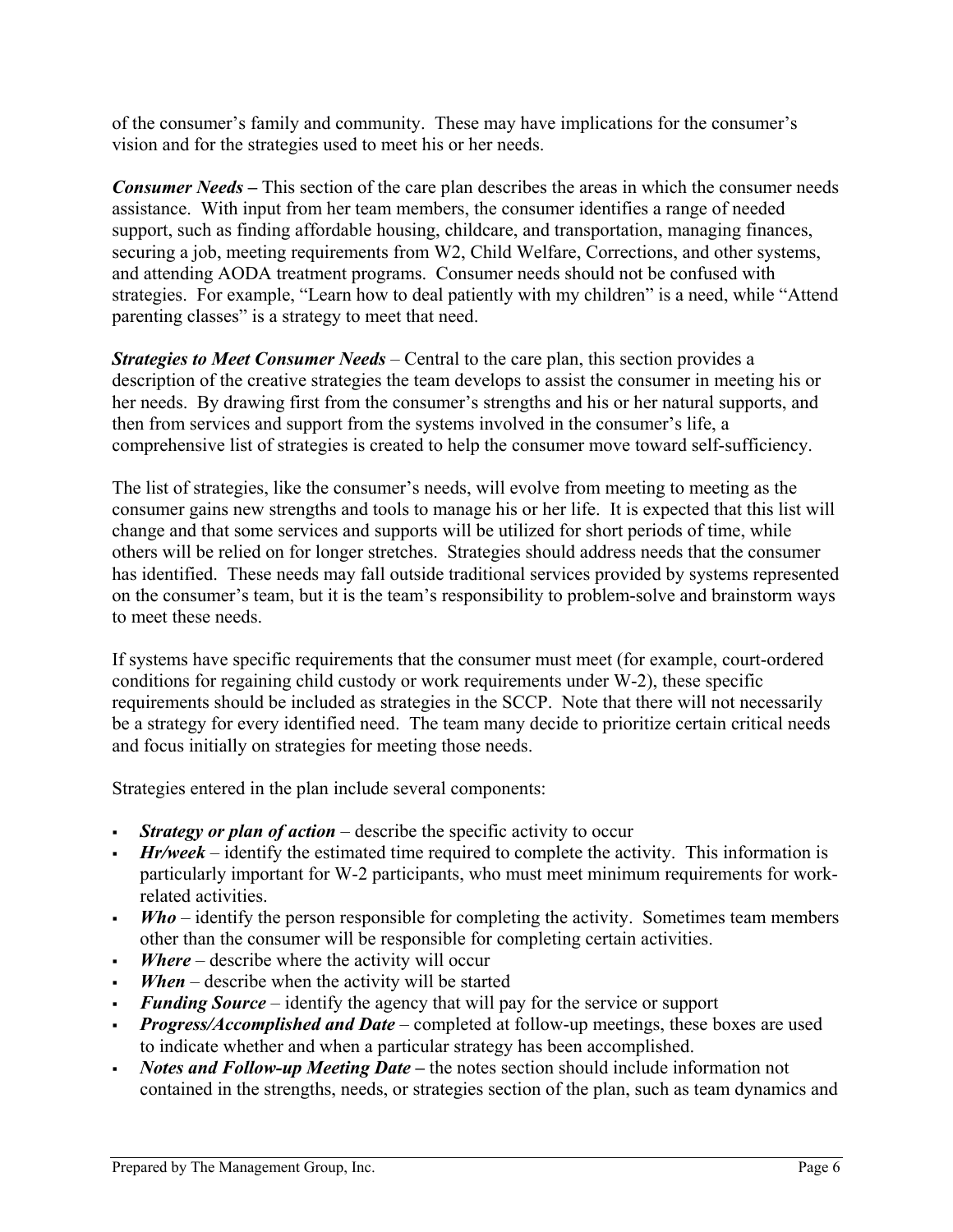attendance, concerns voiced by team members, and reminders for follow-up meetings. This section is meant to be flexible; however, it would be useful to indicate pertinent information related to strategy development and include information about barriers to consumer progress. All entries in the *Notes* section should be accompanied by the date that the entry was made.

The *follow-up meeting date* should be agreed on by the team members and included in the space provided. Ideally each meeting will conclude with an agreement on when and where the next meeting will be held. Follow-up meetings are important, and team members should make the commitment to follow through with the agreed upon care plan and report on progress or barriers at the next meeting.

*Signature Page* – This section contains the names, signatures, and contact numbers for each member of the care plan team. Each member of the team must review and agree to the contents of the plan and place his/her signature in the appropriate space.

The facilitator and consumer provide their signatures at the top of the signature page and the date which they signed the plan. The remaining team members are required to sign and complete the information in the space provided, including:

- The date of signature
- Whether they are involved as an **informal or formal support**.
	- An **informal support** is someone identified by the consumer to be a part of her support team. This person is usually but not limited to a family member, relative, friend, faith-based representative, or community support group member.
	- A **formal support** is usually a paid professional representing a system or provider or services.
- Organization, if applicable
- Phone number

To ensure that everyone understands and agrees to the plan, the signature page should be completed by the consumer, facilitator, and team members before the meeting adjourns. Often the plan will not be in final written form at the conclusion of the meeting. In that case, the facilitator should verbally review each component of the plan and obtain signatures based on the understanding that the written plan will be produced and distributed as soon as possible, and that it will reflect the contents agreed to by the team.

The columns identified as *Invited* and *Attended* should be completed during follow-up meetings. These columns track whether team members are actively involved in the care planning process. The *Invited* column should be checked if the team member was invited to the meeting. The *Attended* column should be checked if the team member actually participated in the meeting.

*Domains* – The SCCP includes a brief list of domains describing areas of the consumer's life, including work, education, physical and mental health, and family and housing. The domain list is intended as a guide to help the team members think about and prioritize the range of issues that may be impacting the consumer's life.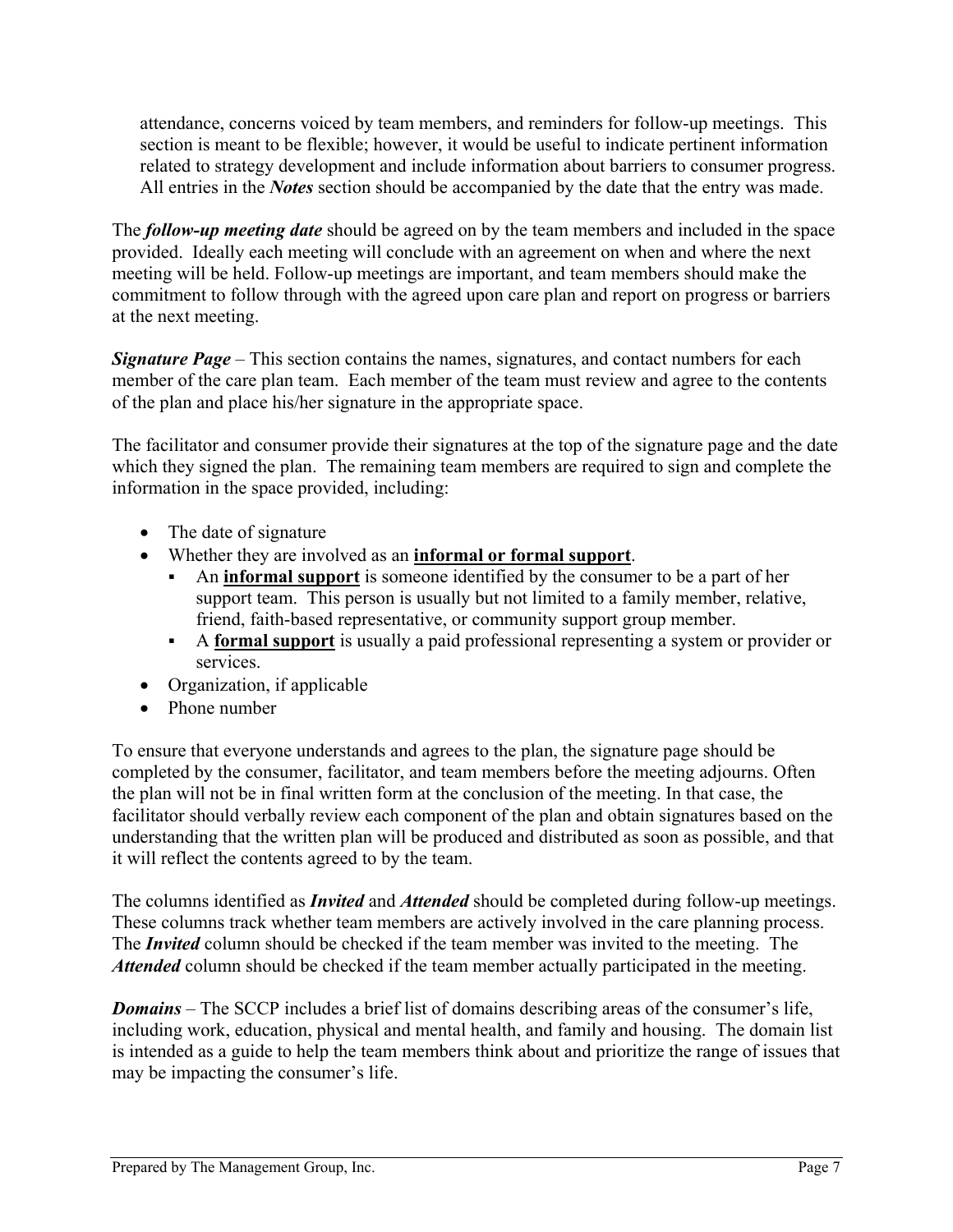Each of the components on the care plan is designed to keep consumer strengths and needs at the center of care planning. The consumer and the systems involved in the care planning team must work together to maintain this focus. Consumers are expected to show initiative and manage their commitment to the care plan. Likewise, the system representatives must follow through with the tasks and responsibilities they have agreed to take on.

*Research tracking code –* Space is included for a research tracking code to facilitate coordination of the SCCP with overall TANF program evaluation efforts. Evaluators have expressed interest in correlating SCCP participation with consumer outcomes being measured by the evaluation.

#### **Section 6. Project Status as of December 2001**

#### **A. SCCP Teams Initiated to Date**

The four lead AODA agencies were asked to report on the number of Single Coordinated Care Plan teams they had initiated this year. They were also asked to report on the number of facilitators they had trained for the project. Results were as follows:

- MetaHouse reported that 14 care managers and counselors have been trained as Wraparound facilitators, but only the care managers are facilitating at the current time. Eventually, MetaHouse will be moving to a system where there will be four facilitators called Care Coordinators—who will facilitate the SCCP sessions. Meta House has found that facilitation is most effective if the facilitator is not directly working with the consumer on a daily basis. MetaHouse has held 95 SCCP team sessions during the last quarter of 2001. Session participants have included W-2, Child Welfare and Corrections staff, as well as staff from smaller agencies and the consumer's natural supports.
- The Milwaukee Women's Center reported that two case managers have been trained in Wraparound. These two case managers have completed 16 single coordinated care plans for consumers with participation from the following: probation and parole, psychotherapists, psychologists, W2 workers from Maximus, YW-Works, and OIC, Bureau of Child Welfare workers from Sites 1, 2, and 3, significant others, and family members.
- UCC has been using family teams and the Single Coordinated Care Plan; however, due to recent staff turnover, no current UCC employees have received Wraparound facilitation training.
- Horizons has not yet started using the SCCP plan and process. Five of their employees have been trained in the Wraparound approach.

#### **B. Observations of SCCP Committee Members**

At the SCCP Committee's December 10, 2001 meeting, Committee members representing several systems discussed the status of the SCCP project.

• Representatives of MetaHouse and the Milwaukee Women's Center, the two agencies that have had the most experience using the SCCP, indicated that the pilot is going well. They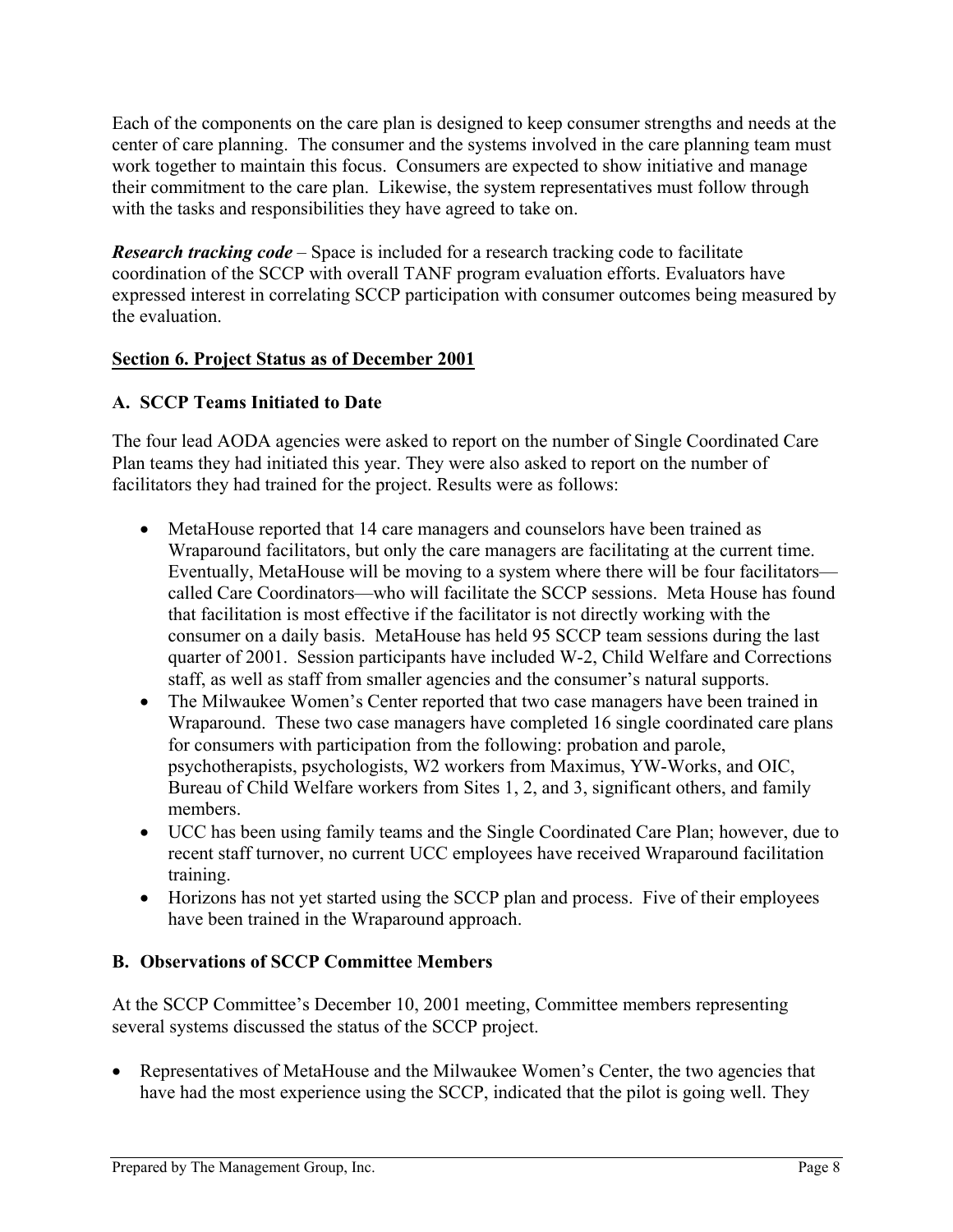viewed the SCCP experience as positive and contributing to their ability to meet their clients' needs. Both agencies are using the SCCP for most TANF-eligible clients. The SCCP form is generally well-designed and includes the appropriate information. Scheduling is a major challenge.

- The two other primary providers—Horizons and UCC—were also represented at the meeting. Horizons representatives indicated that they plan to start using the SCCP in the near future. The UCC representative indicated that UCC has been using family teams for some time; however, recent staff turnover has delayed their participation in the pilot. Formal activities under this pilot will begin when their facilitation specialist receives Wraparound training.
- Representatives of Child Welfare sites 3, 4 and 5 attended the meeting. They stressed the need for staff training on the SCCP. Case managers are being asked to attend SCCP sessions without an understanding of the process, its goals, and expectations.
- From W-2, a Maximus representative indicated that his agency has trained staff on the SCCP and is ready and eager to participate.

Committee members raised a number of issues during the discussion:

- *State-level support for the SCCP*. The committee stressed the need for state-level support of the SCCP, including requiring SCCP participation in contracts.
- *Training.* Committee members agreed that training is a major need. Most front line workers have never been trained in Wraparound or the SCCP. With high staff turnover in systems, many workers who received training in 2000 are no longer on the job.
- *Facilitation approach.* Some Committee members suggested that models of facilitation should be examined. There are three potential approaches to facilitation: (1) having the consumer's case manager or AODA counselor serve as facilitator. This is the model being used by the Milwaukee Women's Center. (2) Having an agency employee not directly associated with the consumer serve as facilitator. This is the model being used by MetaHouse. (3) having an independent core of facilitators, not associated with any particular service system. This is the model represented when Wraparound Milwaukee facilitates SCCP teams.
- *Role of the facilitator*. Some Committee members suggested that the role of the facilitator should be considered more fully. In particular, should the facilitator also advocate for the consumer, or should the facilitator assume a more "neutral" role?
- *Consumer advocacy.* Committee members recommended that alternative approaches to consumer advocacy be considered. While the goal of the SCCP process is to empower the consumer to advocate for herself, many consumers do not initially have this ability. They also lack family members or other informal supports who can advocate for them. Consideration should be given to training consumer advocates to serve on SCCP teams.
- *Provider network integration.* The Milwaukee AODA/TANF Services System representative discussed the provider network that is under development for voucher agencies. Integrating this network into the SCCP process for voucher agencies will be an important next step.
- *SCCP expansion.* Committee members noted that while SCCP initiation has been limited to AODA agencies during the pilot, it should be possible for any system to initiate the SCCP. Systems for moving SCCP initiation to other systems should be developed.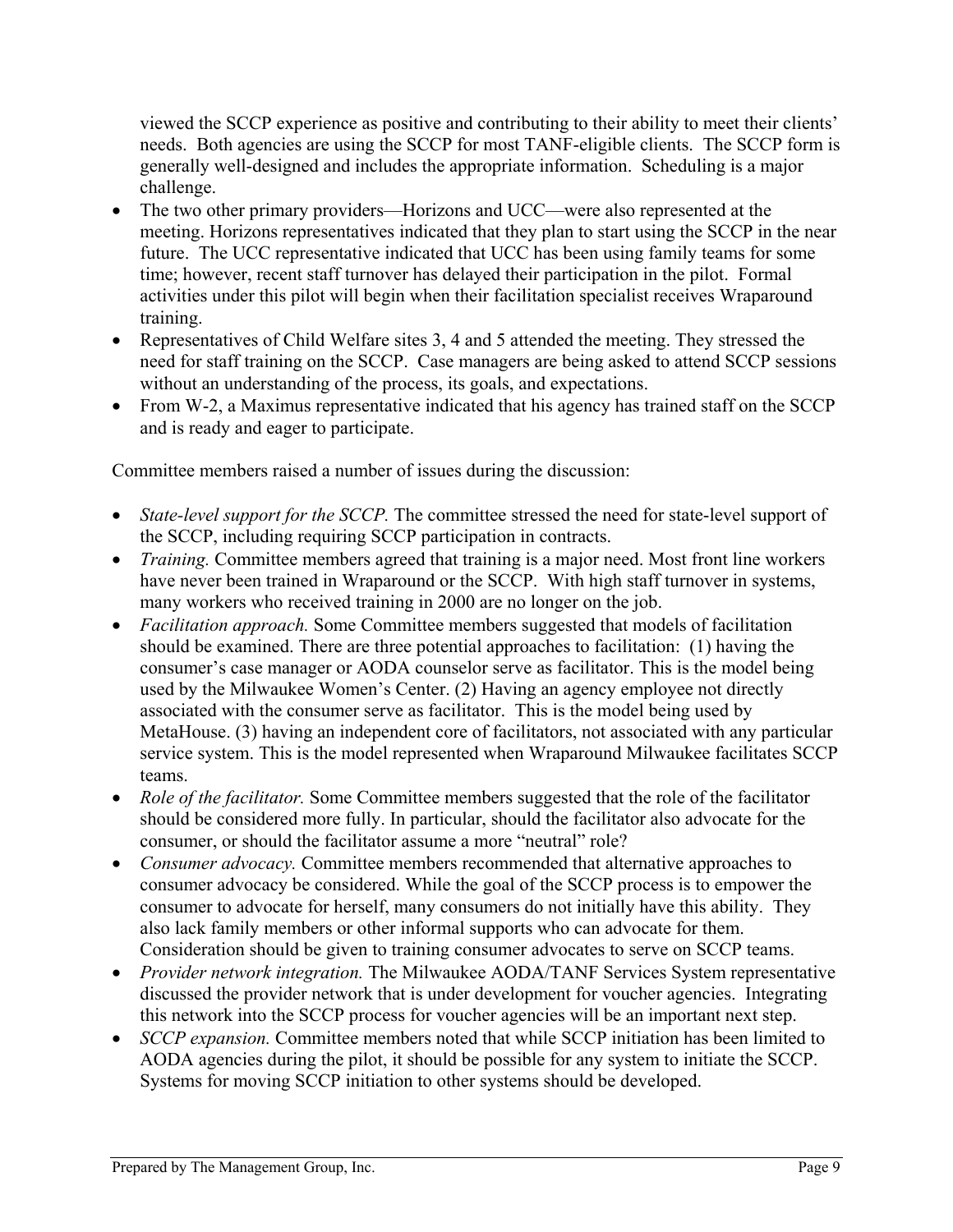• *Consumer outcomes.* Members discussed the importance of monitoring the effect of SCCP participation on consumers. An approach should be developed to measure consumer outcomes.

#### **C. Initial findings from SCCP monitoring**

To date, TMG has monitored six SCCP teams and the Consumer Subcommittee has interviewed four consumers. The SCCP teams were initiated and facilitated by either the Milwaukee Women's Center or MetaHouse. TMG and the Consumer Subcommittee have conducted a total of 14 follow-up interviews. In addition, monitoring at Horizons and UCC will be starting soon.

Monitoring interviews focused on five key areas:

- The SCCP Document—Is it complete, useful and well organized?
- Meeting Scheduling and Notification
- Staff availability
- Training
- Usefulness of the planning session

Results of monitoring interviews are summarized below.

*The SCCP Document—Is it complete, useful and well organized?* 

- People were generally positive about the plan document.
	- $\triangleright$  They felt it included all important information
	- $\triangleright$  They felt it was well-organized
	- $\triangleright$  They felt it was easy to read and understand
- There were a variety of suggestions for minor changes to the plan form (for example, more room for notes, placement of domain list, etc.)
- Some consumers reported that they had not received their copies of the plans.
- Some facilitators used the electronic template to produce the plan; others prefer writing it by hand. There was interest in structuring plan production to promote ease and efficiency for both approaches.

#### *Meeting scheduling and notification*

- Method of inviting people to participate varied
	- $\triangleright$  Sometimes participants received written and telephone notification
	- $\triangleright$  Sometimes participants received phone notification only
	- $\triangleright$  Sometimes the consumer was asked to make contacts for informal supports; sometimes the case manager or facilitator made these contacts
- Some workers that attended the meetings reported not knowing the nature and purpose of the meeting in advance.
- Some workers did not respond to invitations or return calls.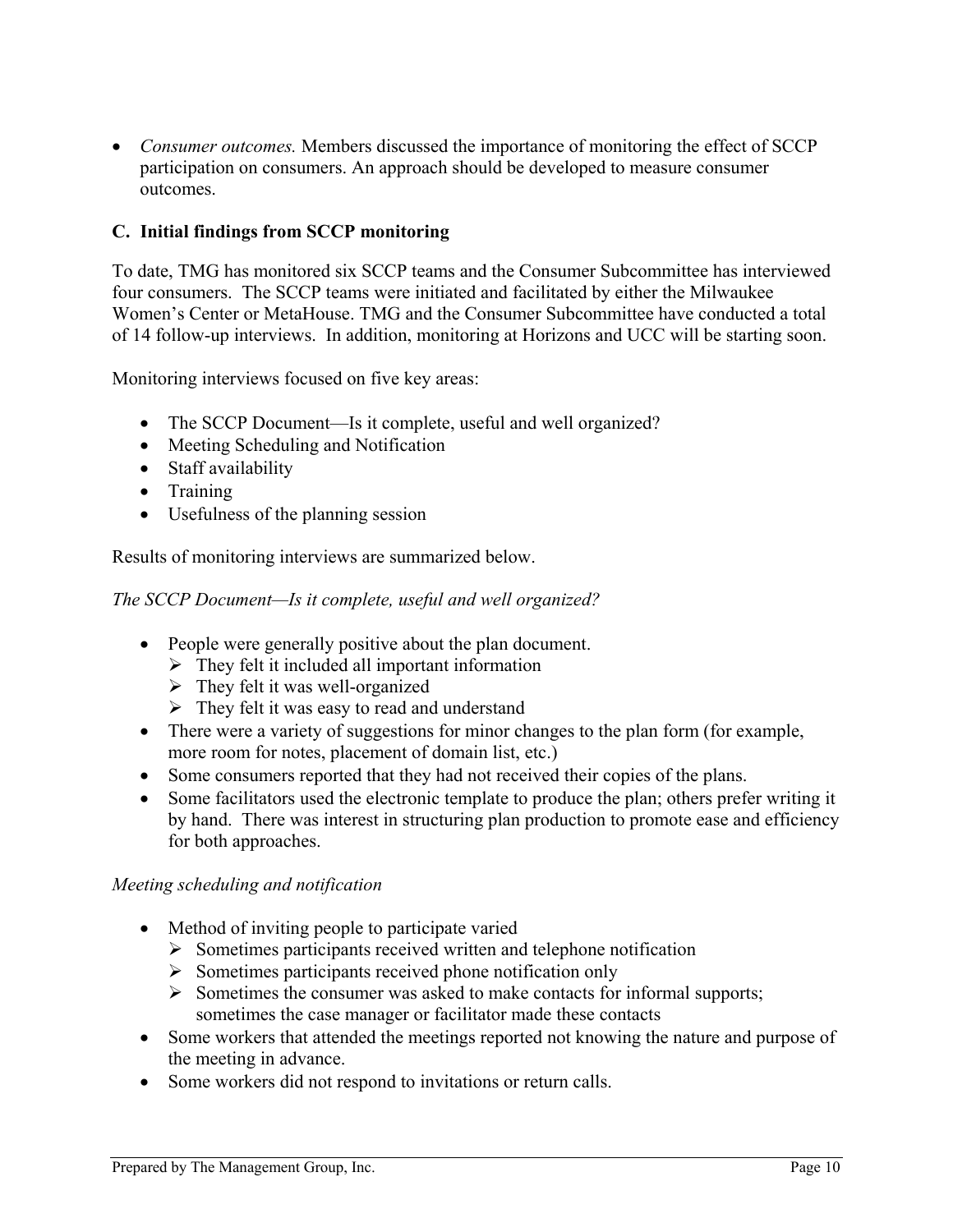- Most participants, including consumers and systems representatives, felt that there was sufficient advanced notice.
- There were issues about who should be at the table
- Some systems representatives expressed discomfort with the presence of family members.
- A consumer who initially declined to invite her FEP expressed regret during monitoring follow-up that no one had encouraged her to invite the FEP, since employment issues were very important to her.

#### *Staff availability*

- In the two AODA agencies monitored to date, SCCP participation is a priority. It is built in to workloads and full participation is expected from employees.
- A W-2 FEP reported during the monitoring follow-up interview that her caseload limits her ability to get to know the consumers, understand the scope of their needs, and take into account the personal factors in the consumer's life and their impact on the ability to work.
- Child Welfare staff have generally attended the meetings and report that there is an expectation that they do so. However, agency changes within BMCW and its contract agencies are resulting in turnover in Child Welfare staff attending the meetings.

#### *Training*

- Staff of the AODA agencies had taken 4 days of Wraparound training.
- Some Child Welfare case managers had taken a 1-day Wraparound training; others had not. Some reported having some familiarity with the Wraparound concept through working with Wraparound Milwaukee with adolescents.
- Representatives of other agencies reported receiving no training. Some people expressed interest in receiving training, others felt it was not necessary.
- There was interest in additional training on the part of some care managers. For example, a case manager requested training on how to deal with noncompliance by consumers while still maintaining the strengths-based approach.
- Some consumers indicated that they had an understanding of Wraparound before getting involved; others indicated they did not.

#### *Usefulness of the planning session*

- Generally, participants were positive about the potential for SCCP planning sessions. They felt that the sessions provided a positive opportunity for learning, cooperation and information sharing.
- There was concern about the pace and attendance at the meetings—participants arriving late and leaving early, running out to plug meters, etc. This detracted from the cohesion and usefulness of the sessions.
- There were significant disparities between consumer and systems perspectives, in some cases. For example: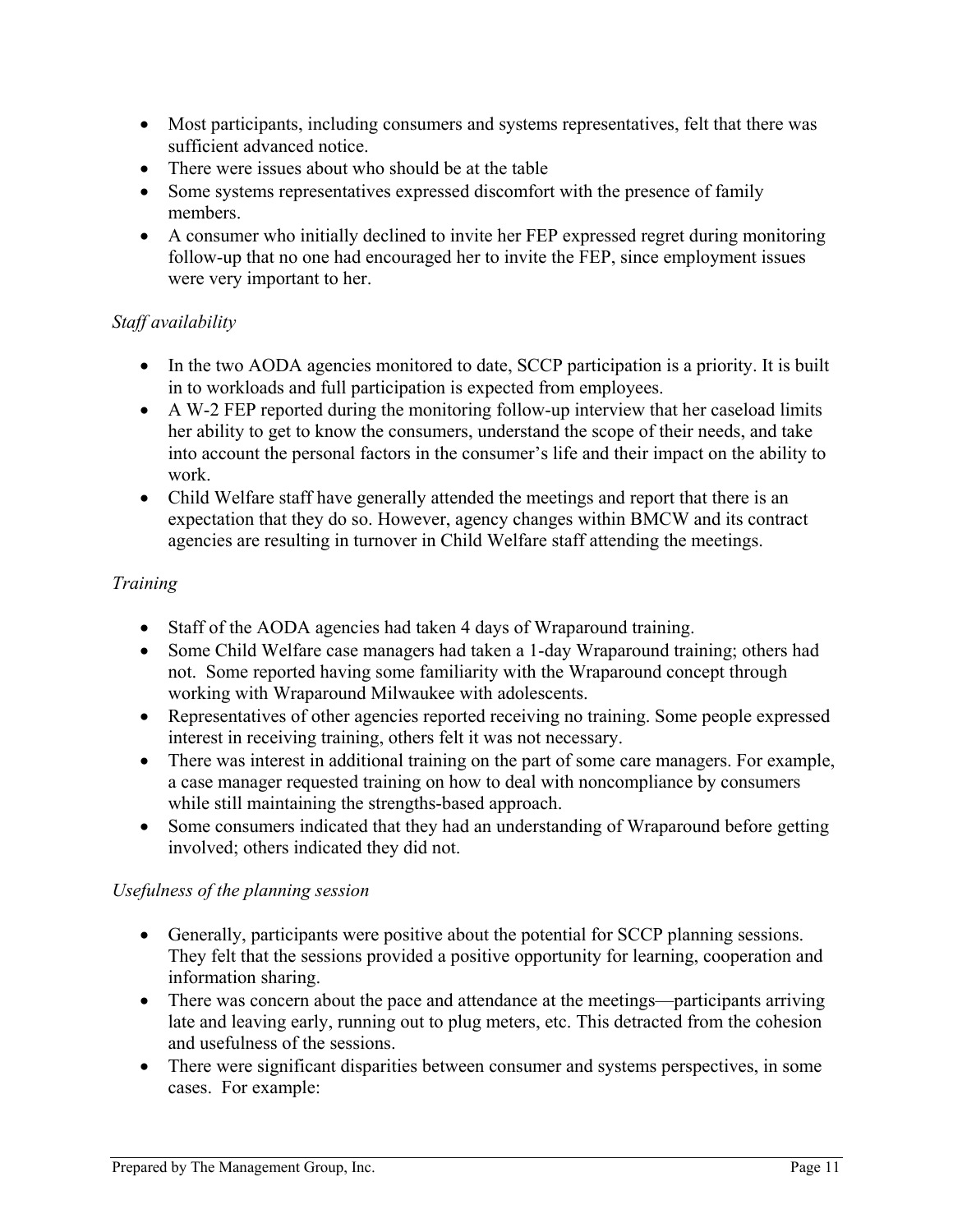- $\triangleright$  Consumers reported that some team members weren't really listening to them, and that their real needs weren't being addressed in a constructive way. They felt that they came out of the meetings without the strategies and supports necessary to address their problems.
- ¾ Some Child Welfare case managers expressed concerns that the process raised unrealistic expectations. They questioned giving that level of authority and control to consumers, and expressed suspicion that consumers could be "playing the system."

Complete comments from monitoring interviews are included in Appendix E.

#### **Section 7. Recommendations for next steps**

While considerable progress has been made developing the SCCP and initiating its use, much work remains to be done. Next year will be critically important for assuring that the SCCP is fully implemented and that it is supported and used on a continuing basis by all systems. Additional steps are needed in the following areas:

- Achieving upper management support and participation in the SCCP from all systems.
- Assuring that upper management support within each system is effectively communicated to middle management and front line staff, and that staff are appropriately trained on the SCCP process.
- Continuing to monitor the SCCP experience. Making form and process changes as appropriate to assure that the SCCP is user-friendly, clear, and efficient.
- Working to assure that the SCCP process meets all relevant confidentiality requirements.
- Expanding SCCP use and initiation beyond the 4 primary AODA agencies to other AODA agencies and to other systems.

To achieve these goals, the SCCP Committee has developed the following recommendations for 2002:

- **1. Promote SCCP participation and support.** If the SCCP is to become the accepted care planning process for consumers with multi-system involvement, it is essential that it have ongoing high-level support from all systems
	- Establish a Steering Committee with membership from state agencies and Milwaukeearea CEOs from all systems to assess progress, resolve issues, and set priorities. The Steering Committee could formalize interagency agreements, as appropriate, to participate in and provide needed financial support to the SCCP.
	- Sponsor a series of "Executive Forums" for supervisors and managers in the various systems to learn about and discuss the SCCP.
	- Meet one-on-one with supervisors and managers in the systems to discuss their participation.
- **2. Develop and present needed training on the SCCP, the Wraparound process, and the core values to workers in all systems.** This training is essential if workers involved in the SCCP are to understand, support and effectively participate in the process.
	- Provide ongoing training sessions on the SCCP and the Wraparound process.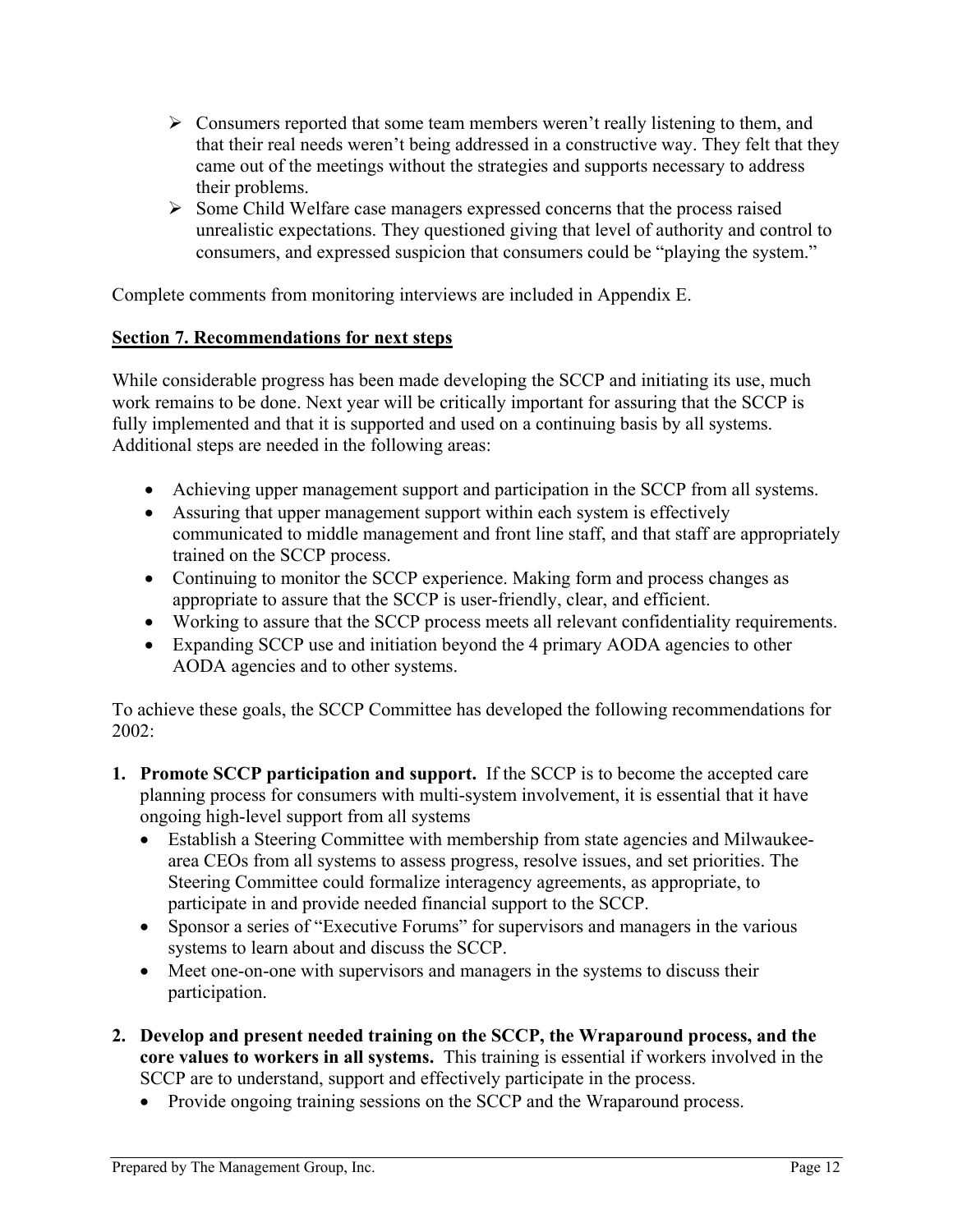- Integrate SCCP training into broader "Core values training" within systems.
- Develop "self-teaching" manuals and/or videos that can be used to orient workers to the SCCP approach and to supplement formal training.
- Train other agencies in SCCP and get the process started elsewhere.
- **3. Work to assure that the SCCP process complies with state and federal confidentiality requirements.** 
	- Consult with confidentiality experts with the Center for Substance Abuse Services about federal AODA confidentiality requirements.
	- Consult with the state Department of Justice Confidentiality Project on confidentiality requirements for Child Welfare and other systems.
	- Prepare model release forms and easy-to-understand guides to assuring compliance with confidentiality rules.

#### **4. Continue to expand use of the SCCP.**

- Increase the number of AODA agencies initiating SCCP teams. Develop approaches for integrating the Milwaukee AODA/TANF Service System's provider network into the SCCP process.
- Expand SCCP team initiation to other systems as well. Work out protocols for determining what system initiates the SCCP and for preventing duplication of team processes.
- Monitor longer-term outcomes of consumers who have participated in SCCP and use results to identify needed improvements to the process.

#### **5. Work to assure strong facilitation and consumer advocacy on SCCP teams.**

- Evaluate alternative facilitation models in terms of effectiveness and cost. There are three potential approaches to facilitation: (1) having the consumer's case manager or AODA counselor serve as facilitator; (2) having an agency employee not directly associated with the consumer serve as facilitator; (3) having an independent core of facilitators, not associated with any particular service system.
- Consider training consumer advocates to serve on SCCP teams.

#### **6. Develop community understanding and support of the SCCP**

- Work with representatives of consumers, systems and community organizations to develop community information and outreach strategy.
- **7. Continue to develop and improve the SCCP document to assure it meets consumers' needs and the needs of all involved systems.** 
	- Continue monitoring users' experience with the document and make additional changes as needed.
	- Develop efficient methods for producing the plans, either by computer or in handwritten format.
	- Provide user training as needed on use of the electronic plan template.
	- Continue to edit instructions based on user questions and concerns.